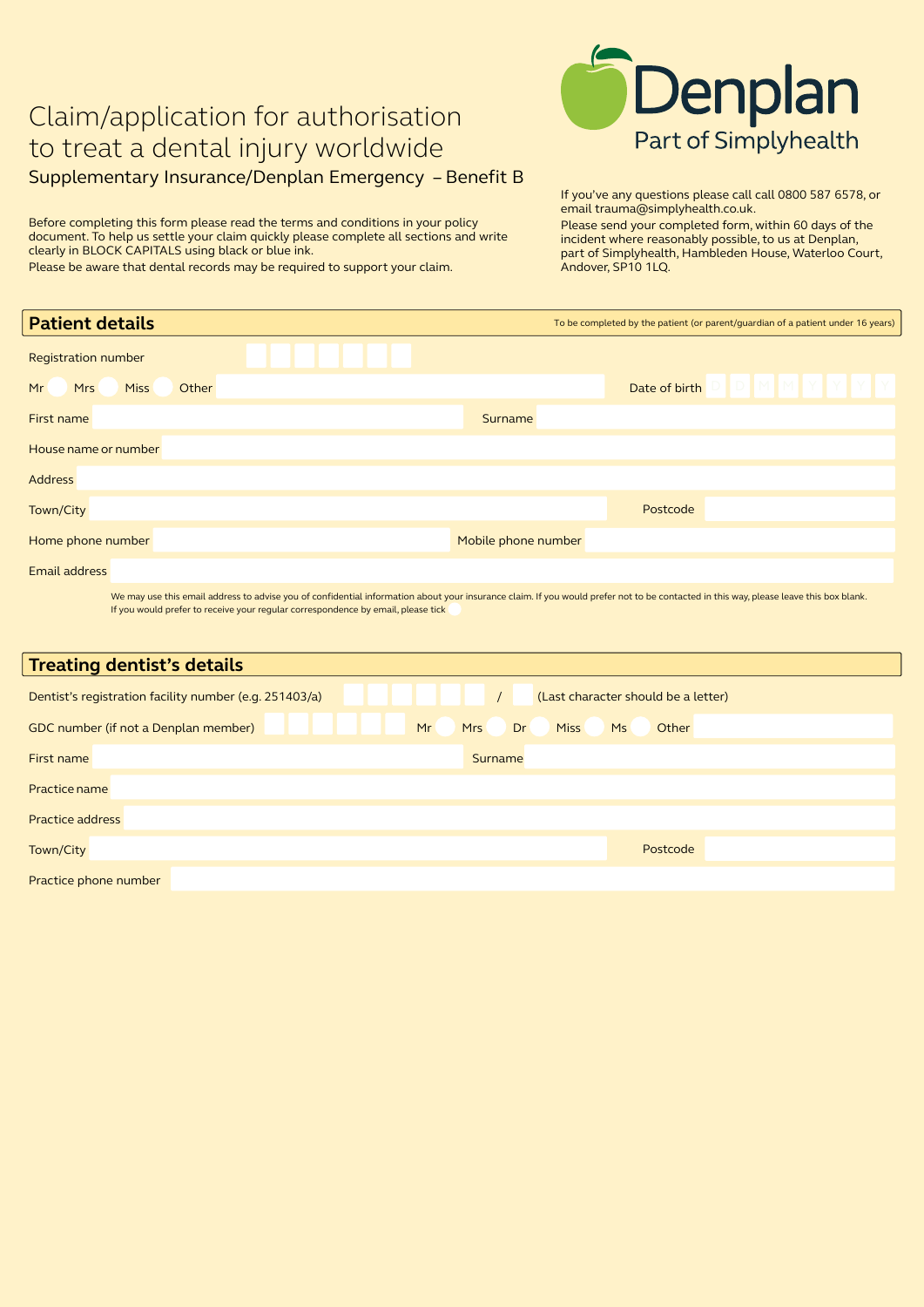| Details of your dental injury                                                                                                                                                                      | To be completed by the patient (or parent/guardian of a patient under 16 years) |
|----------------------------------------------------------------------------------------------------------------------------------------------------------------------------------------------------|---------------------------------------------------------------------------------|
| How did the dental injury occur?                                                                                                                                                                   |                                                                                 |
|                                                                                                                                                                                                    |                                                                                 |
|                                                                                                                                                                                                    |                                                                                 |
|                                                                                                                                                                                                    |                                                                                 |
|                                                                                                                                                                                                    |                                                                                 |
|                                                                                                                                                                                                    |                                                                                 |
| D   D   M   M   Y   Y   Y   Y  <br>What was the date and time of your dental injury?                                                                                                               | Time<br>$\ddot{\cdot}$<br>AM<br><b>PM</b>                                       |
| What dental injury did you notice within the first 7 days?                                                                                                                                         |                                                                                 |
|                                                                                                                                                                                                    |                                                                                 |
|                                                                                                                                                                                                    |                                                                                 |
|                                                                                                                                                                                                    |                                                                                 |
|                                                                                                                                                                                                    |                                                                                 |
| If your dental injury occurred while participating in any form of contact sport (including training), were you wearing a mouth guard? Yes                                                          | <b>No</b>                                                                       |
| Are you covered by, or claiming under, any other insurance in relation to this incident? Yes                                                                                                       | <b>No</b>                                                                       |
| If 'Yes' please give details                                                                                                                                                                       |                                                                                 |
|                                                                                                                                                                                                    |                                                                                 |
| I understand that the Insurer retains the right to recover any incurred costs as a result of a third party's involvement.                                                                          |                                                                                 |
|                                                                                                                                                                                                    |                                                                                 |
| Was the incident reported to any other authority (e.g. police or employer)? Yes<br><b>No</b><br>Are you applying for authorisation for treatment by a dentist who is NOT your Denplan dentist? Yes | <b>No</b>                                                                       |
| If 'Yes' please tell us why you wish treatment to be carried out by a dentist who is not your Denplan dentist                                                                                      |                                                                                 |
|                                                                                                                                                                                                    |                                                                                 |
|                                                                                                                                                                                                    |                                                                                 |
|                                                                                                                                                                                                    |                                                                                 |
|                                                                                                                                                                                                    |                                                                                 |
|                                                                                                                                                                                                    | Please turn over                                                                |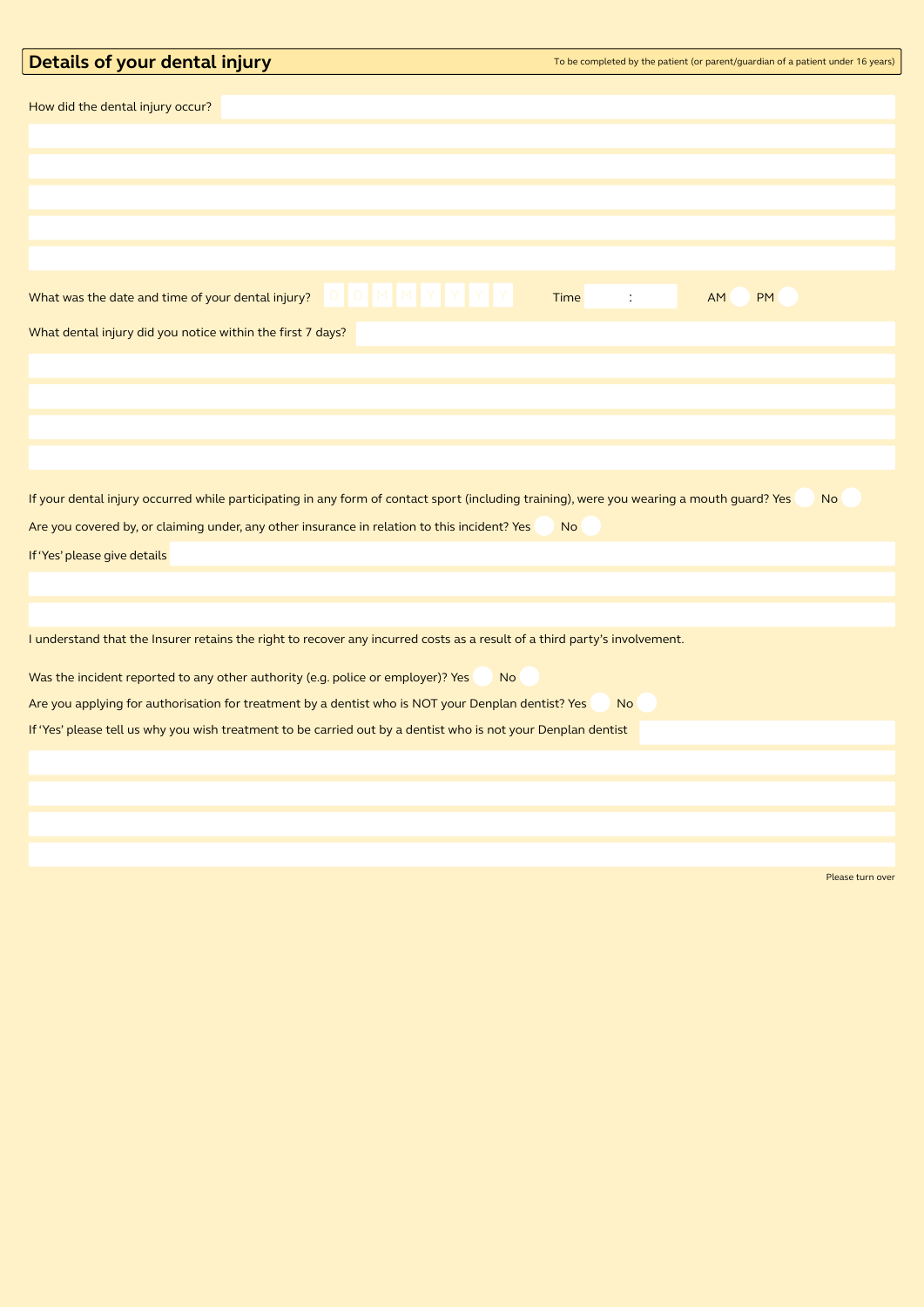| <b>Treatment details</b>                                                    | To be completed by the treating dentist |
|-----------------------------------------------------------------------------|-----------------------------------------|
|                                                                             |                                         |
| What restorations were in place on the damaged teeth prior to the accident? |                                         |
|                                                                             |                                         |
| Please give details of damage to the dentition                              |                                         |
|                                                                             |                                         |
|                                                                             |                                         |
| Please give details of treatment carried out so far                         |                                         |
|                                                                             |                                         |
|                                                                             |                                         |
| Please give details of the proposed plan for future dental treatment        |                                         |
|                                                                             |                                         |
|                                                                             |                                         |
| What date did the treatment start?                                          | When was the treatment completed?       |

| To be completed by the treating dentist if treatment was in the UK - please see your Policy Document for full details<br><b>Treatment code</b><br>Please complete the number of items and your normal fee in the boxes below |                             |  |                                                                                              |                 |          |                    |                                                                                                                             |
|------------------------------------------------------------------------------------------------------------------------------------------------------------------------------------------------------------------------------|-----------------------------|--|----------------------------------------------------------------------------------------------|-----------------|----------|--------------------|-----------------------------------------------------------------------------------------------------------------------------|
|                                                                                                                                                                                                                              | Quantity                    |  |                                                                                              |                 | Quantity |                    |                                                                                                                             |
| 17                                                                                                                                                                                                                           | £                           |  | Examination and report to include all necessary<br>smoothing, polishing and vitality testing | 26c             |          | £                  | Root canal treatment - premolar (includes<br>filling of access cavity)                                                      |
| 18                                                                                                                                                                                                                           | £                           |  | X-rays                                                                                       | <b>26d</b>      |          | £                  | Root canal treatment - molar (includes<br>filling of access cavity)                                                         |
| 19a                                                                                                                                                                                                                          | £                           |  | Porcelain jacket crown                                                                       | 27a             |          | £                  | Permanent acrylic denture                                                                                                   |
| 19 <sub>b</sub>                                                                                                                                                                                                              | £                           |  | Dentine bonded crown                                                                         | 27 <sub>b</sub> |          | £                  | Permanent metal denture                                                                                                     |
| 20a                                                                                                                                                                                                                          | £                           |  | Metal bonded porcelain crown                                                                 | 27c             |          | £                  | Temporary denture following tooth loss<br>(where required)                                                                  |
| 20 <sub>b</sub>                                                                                                                                                                                                              | £                           |  | Post/core construction                                                                       | 28a             |          | £                  | Laboratory made temporary bridge<br>following tooth loss (where required)                                                   |
| 21a                                                                                                                                                                                                                          | £                           |  | Metal bonded porcelain<br>bridgework - retainer                                              | 28 <sub>b</sub> |          | £                  | Laboratory made temporary bridge<br>following tooth loss (additional units)                                                 |
| 21 <sub>b</sub>                                                                                                                                                                                                              | £                           |  | Metal bonded porcelain<br>bridgework - pontic                                                | 29              |          | $\pmb{\mathsf{f}}$ | Emergency and other treatment following<br>dental injury not otherwise specified                                            |
| 22                                                                                                                                                                                                                           | £                           |  | Full metal crown                                                                             |                 |          |                    |                                                                                                                             |
| 23a                                                                                                                                                                                                                          | £                           |  | Zirconia crown                                                                               |                 |          |                    |                                                                                                                             |
| 23 <sub>b</sub>                                                                                                                                                                                                              | £                           |  | Zirconia bridge unit                                                                         |                 |          |                    |                                                                                                                             |
| 24a                                                                                                                                                                                                                          | £                           |  | Laboratory constructed adhesive<br>bridge - retainer                                         |                 |          |                    |                                                                                                                             |
| 24 <sub>b</sub>                                                                                                                                                                                                              | £                           |  | Laboratory constructed adhesive<br>bridge – pontic                                           | <b>Implants</b> |          |                    | Please note that this is only available for patients with Implant Upgrade                                                   |
| 25                                                                                                                                                                                                                           | £                           |  | Laboratory constructed adhesive<br>facing or veneer                                          |                 |          |                    | Cover. If implants are required please submit four years dental records<br>and x-rays to support your claim by secure post. |
| 26a                                                                                                                                                                                                                          | £                           |  | Root canal treatment - incisor<br>(includes filling of access cavity)                        | 34              |          | £                  | Provision of an implant                                                                                                     |
| 26 <sub>b</sub>                                                                                                                                                                                                              | £                           |  | Root canal treatment - canine<br>(includes filling of access cavity)                         | 35              |          | £                  | Implant complimentary procedures<br>(bone augmentation, CT scan)                                                            |
|                                                                                                                                                                                                                              |                             |  |                                                                                              |                 |          |                    |                                                                                                                             |
|                                                                                                                                                                                                                              |                             |  | Was it necessary to re-open your surgery? Yes<br>N <sub>o</sub><br>Date                      |                 |          | Time               | <b>AM</b><br><b>PM</b>                                                                                                      |
|                                                                                                                                                                                                                              | Telephone consultation? Yes |  | No.<br>Date                                                                                  |                 | Time     |                    | <b>PM</b><br><b>AM</b>                                                                                                      |